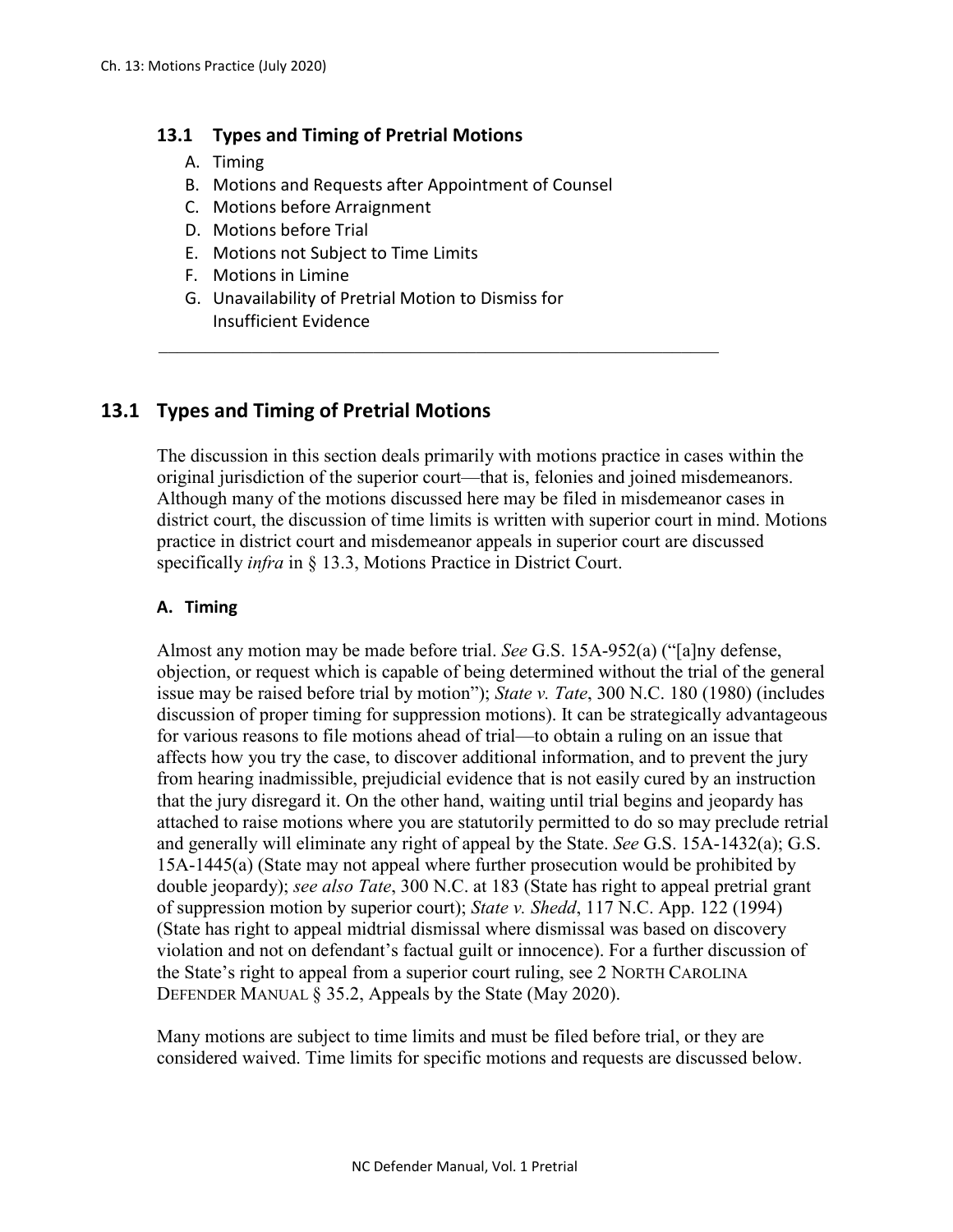### **B. Motions and Requests after Appointment of Counsel**

**Request for voluntary discovery.** Before filing a formal motion to compel discovery, a defendant must make a written request for voluntary discovery from the prosecutor. *See*  G.S. 15A-902(a). There are different triggering events for determining the timeliness of a request for voluntary discovery.

- If the defendant is represented by counsel at the time of a probable cause hearing, the request must be made no later than ten working days after the hearing is held or waived.
- If the defendant is not represented by counsel at the probable cause hearing, or is indicted (or consents to a bill of information) before a probable cause hearing occurs, the request must be made no later than ten working days after appointment of counsel or service of the indictment (or consent to a bill of information), whichever is later.

*See* G.S. 15A-902(d); *see also supra* § 4.2D, Requests for Discovery (2d ed. 2013).

**Motion to compel discovery.** If the State fails to reply to a request for voluntary discovery within seven days of the request, or responds inadequately, the defendant may file a motion to compel discovery. *See* G.S. 15A-902(a). Also, if the defendant misses the deadline for requesting voluntary discovery, a safety valve exists; a motion to compel discovery may be filed at any time before trial if the parties so stipulate or for good cause shown. In practice, motions for additional discovery or to compel discovery are often filed whenever the need arises following the initial request for voluntary discovery. *See*  G.S. 15A-902(f); *see also supra* § 4.2D, Requests for Discovery (2d ed. 2013); § 4.2E, Motions for Discovery (2d ed. 2013).

*Practice note:* Some attorneys routinely file a combined "Request for Voluntary" Discovery and Alternative Motion for Discovery," in which they ask the court to treat their request as a motion in the event that the State fails to provide voluntary discovery within the time prescribed by law. This relieves counsel of the burden of filing a separate, follow-up motion to compel. A sample is available under "Discovery" in the non-capital trial motions bank at [www.ncids.org](http://www.ncids.org/) (select "Training & Resources"). *See also* MAITRI "MIKE" KLINKOSUM, NORTH CAROLINA CRIMINAL DEFENSE MOTIONS MANUAL 140 (4th ed. 2018) (discussing this approach).

**Request for arraignment.** An arraignment is a formal opportunity, either in court or by audio-video transmission, for the defendant to be informed of the charges against him or her and to enter a plea of guilty or not guilty. A defendant must file a written request for arraignment no later than 21 days after return of an indictment as a true bill. Where a defendant is not represented by counsel, the request for arraignment must be made within 21 days of *service* of a bill of indictment. *See* G.S. 15A-941(d); G.S. 15A-630. A defendant who fails to request arraignment waives the right to be arraigned, and the court will enter a plea of not guilty. *See* G.S. 15A-941(d); *State v. Lane*, 163 N.C. App. 495 (2004) (defendant waived right to arraignment where record contained no written request for arraignment, and he could not argue error in being required to proceed to trial during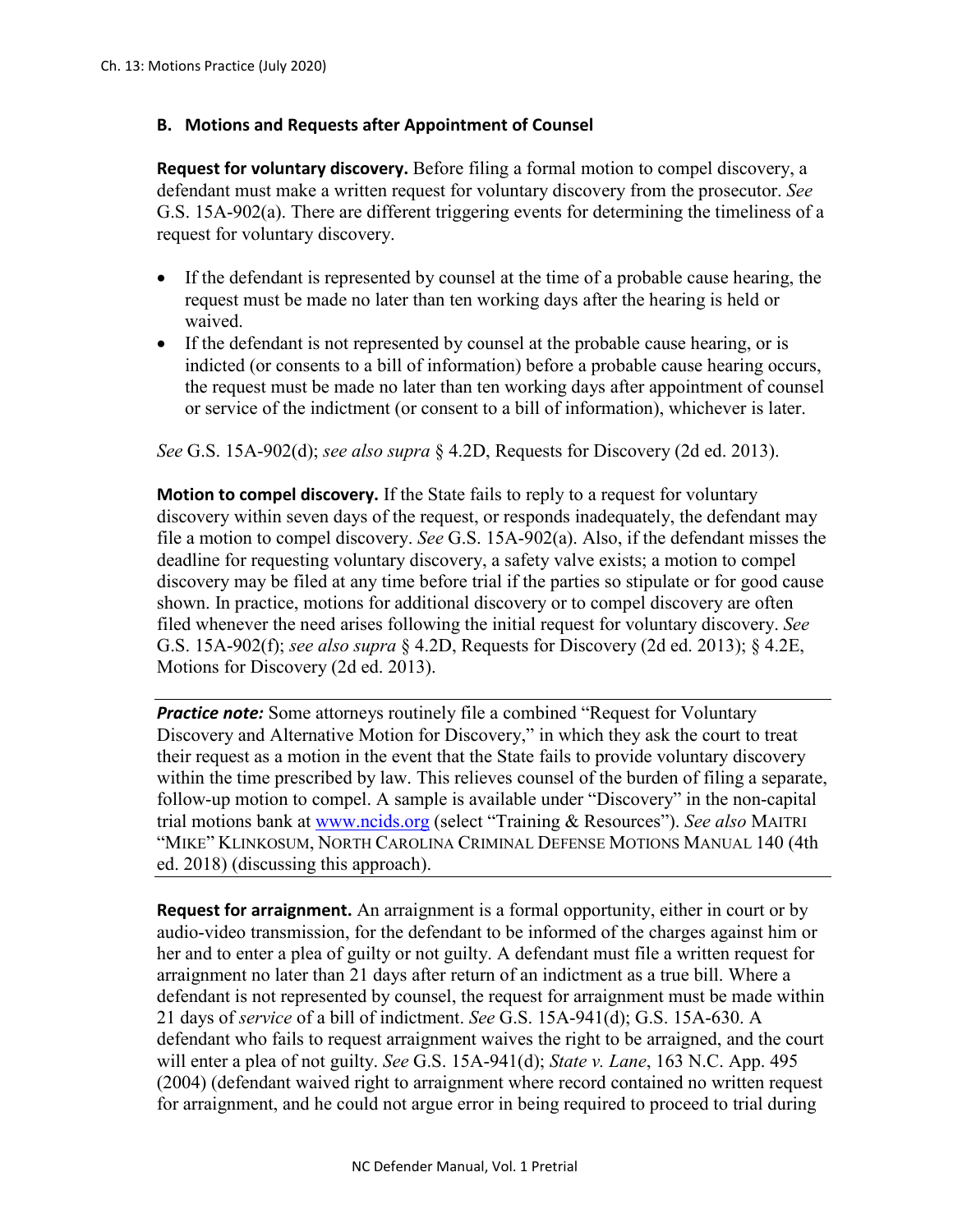same week as arraignment). For a discussion of whether these deadlines apply to misdemeanors appealed for a trial de novo in superior court, see *infra* § 13.3A, Misdemeanors.

**Practice note on significance of arraignment:** Important motions deadlines are triggered by the date of arraignment. *See* subsection C., below. To maximize the time available for the filing of motions, counsel should request arraignment in all cases. *See also supra* § 7.4D, Other Limits (discussing restrictions on trial being held during the same week in which arraignment is held). The window closes for certain motions on the date of arraignment, but this date is generally later than the motions deadline without arraignment (21 days after return of the indictment). Further, if you have not received discovery by the scheduled date of arraignment, at which your client must enter a plea, you may have grounds for moving to continue arraignment for production of discovery.

**Motion for bond reduction.** While there are no statutory time limits on a motion for bond reduction, your client will likely want you to raise this motion as soon as practicable after arrest. *See* G.S. 15A-534; *see also supra* § 1.7, Investigation and Preparation for Bond Reduction Motion (2d ed. 2013).

**Motions for experts.** To obtain funds for an expert in a noncapital case, an indigent defendant must apply to the court. There are no statutory time limits on when a motion seeking funds for a defense expert may be brought, and developing a threshold showing of need may take time and require discovery. However, a belated request could be viewed skeptically by the court. *See State v. Jones*, 342 N.C. 523 (1996) (motion for expert, filed one day before trial, was one factor court considered in finding no showing of need); *see also supra* § 5.5, Obtaining an Expert Ex Parte in Noncapital Cases. Also, if you intend to pursue an insanity or other type of mental health defense, you should consider seeking funds for a mental health expert and obtaining an evaluation as soon as practicable because these defenses depend on the defendant's mental state at the time of the offense.

### **C. Motions before Arraignment**

**Time restrictions.** Under G.S. 15A-952(c), the timing of certain motions in superior court is keyed to arraignment. Such motions must be filed:

- by the time of arraignment if a written request for arraignment has been filed and arraignment is held before the session of court for which the trial is calendared, or
- if arraignment is to be held at the session of court scheduled for trial, then by 5:00 p.m. on the Wednesday before that session of court, or
- if a written request for arraignment has not been filed, then no later than 21 days from the return of the bill of indictment as a true bill.

**Applicable motions.** The above time restrictions apply to the following motions:

• motions to continue (*see infra* § 13.4A, Motion for Continuance),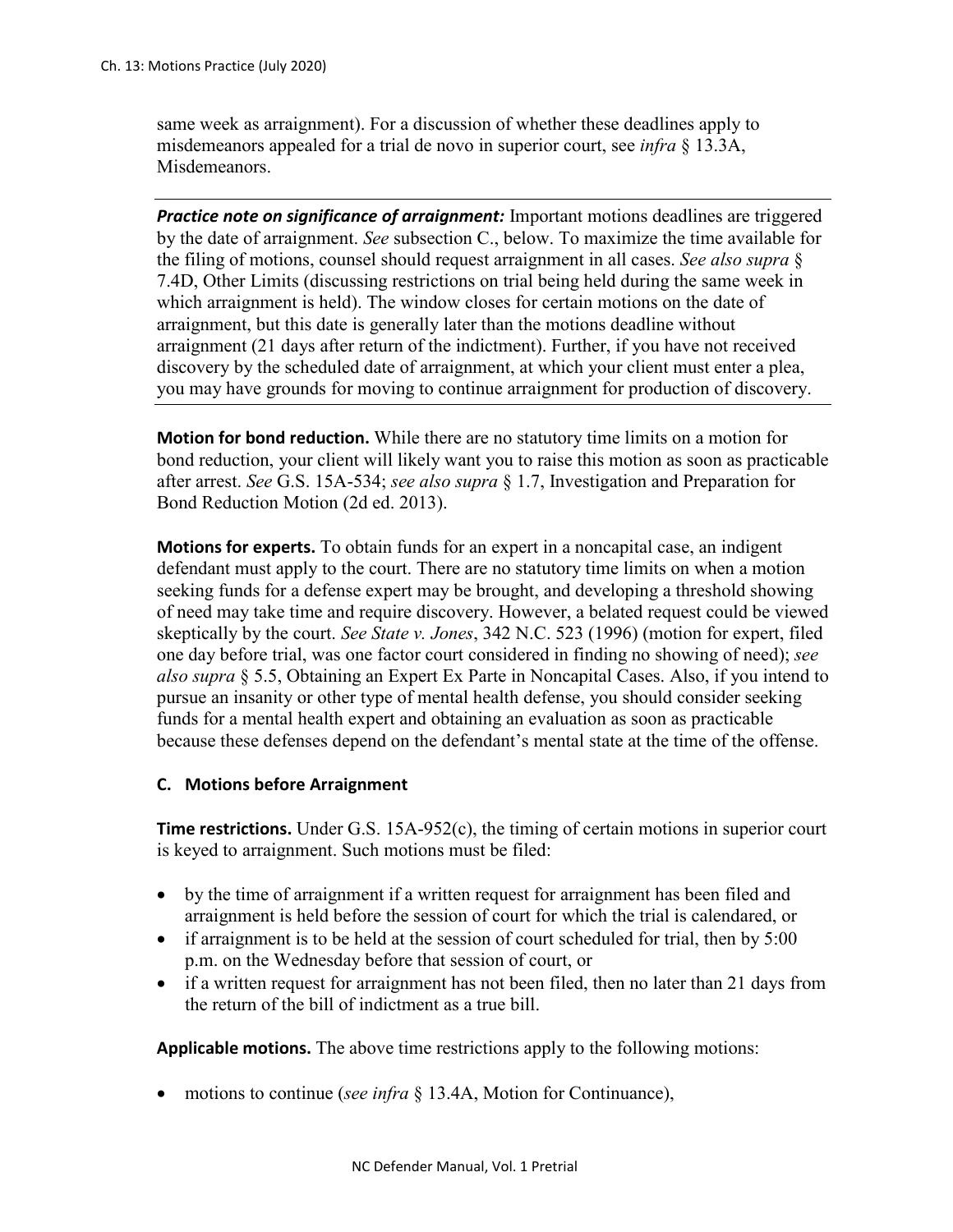- motions to join or sever offenses under G.S. 15A-926(c) or G.S. 15A-927 (*see supra* § 6.1, Joinder and Severance of Offenses; § 6.3, Procedures for Joinder or Severance),
- motions for change of venue under G.S. 15A-957 (*see supra* § 11.3, Change of Venue),
- motions for a special venire under G.S. 15A-958 or G.S. 9-12 (*see supra* § 11.4A, Special Venire),
- motions to dismiss for improper venue (*see supra* § 11.2, Challenging Improper Venue),
- motions challenging the composition of the grand jury under G.S. 15A-955 (*see supra* § 9.2, Challenges to Grand Jury Composition or Selection of Foreperson; § 9.4, Challenges to Grand Jury Procedures),
- motions for a bill of particulars under G.S. 15A-924(b) or 15A-925 (*see supra* § 8.4B, Types of Pleadings and Related Documents), and
- motions attacking non-jurisdictional defects in the pleadings or addressing certain other issues related to the pleadings under G.S. 15A-924 through 15A-927 (*see supra* § 8.6E, Timing of Challenge).

*See* G.S. 15A-952(b).

**Waiver.** Failure to timely file any of the above motions constitutes a waiver of the right to file the motion. *See* G.S. 15A-952(e); *State v. Branch*, 306 N.C. 101 (1982) (failure to file continuance motion within time limits of G.S. 15A-952 constituted waiver, and trial court did not abuse discretion in failing to grant defendant relief); *State v. Perry*, 69 N.C. App. 477 (1984) (certain challenges to indictment are waived if not raised by arraignment). The trial court may excuse the waiver, except for failure to move to dismiss for improper venue. G.S. 15A-952(e). The circumstances in which continuance motions may be filed after arraignment are discussed further *infra* in § 13.4A, Motion for Continuance.

*Practice note:* Continuance motions are commonly filed whenever the need arises. As with discovery requests, counsel should not hesitate to file a written motion to continue when necessary to protect your client's right to a fair trial and effective assistance of counsel without regard to the above deadlines.

## **D. Motions before Trial**

The following motions need not be filed before arraignment but should be filed before trial.

**Suppression motions.** Motions to suppress under G.S. 15A-974 ordinarily must be filed before trial. *See* G.S. 15A-975(a); *State v. Ford*, 194 N.C. App. 468 (2008) (trial court did not err in denying motion to suppress for defendant's failure to file it before trial); *see also State v. Reavis*, 207 N.C. App. 218 (2010) (upholding denial of suppression motion because defendant failed to make pretrial motion). There are two exceptions to this rule.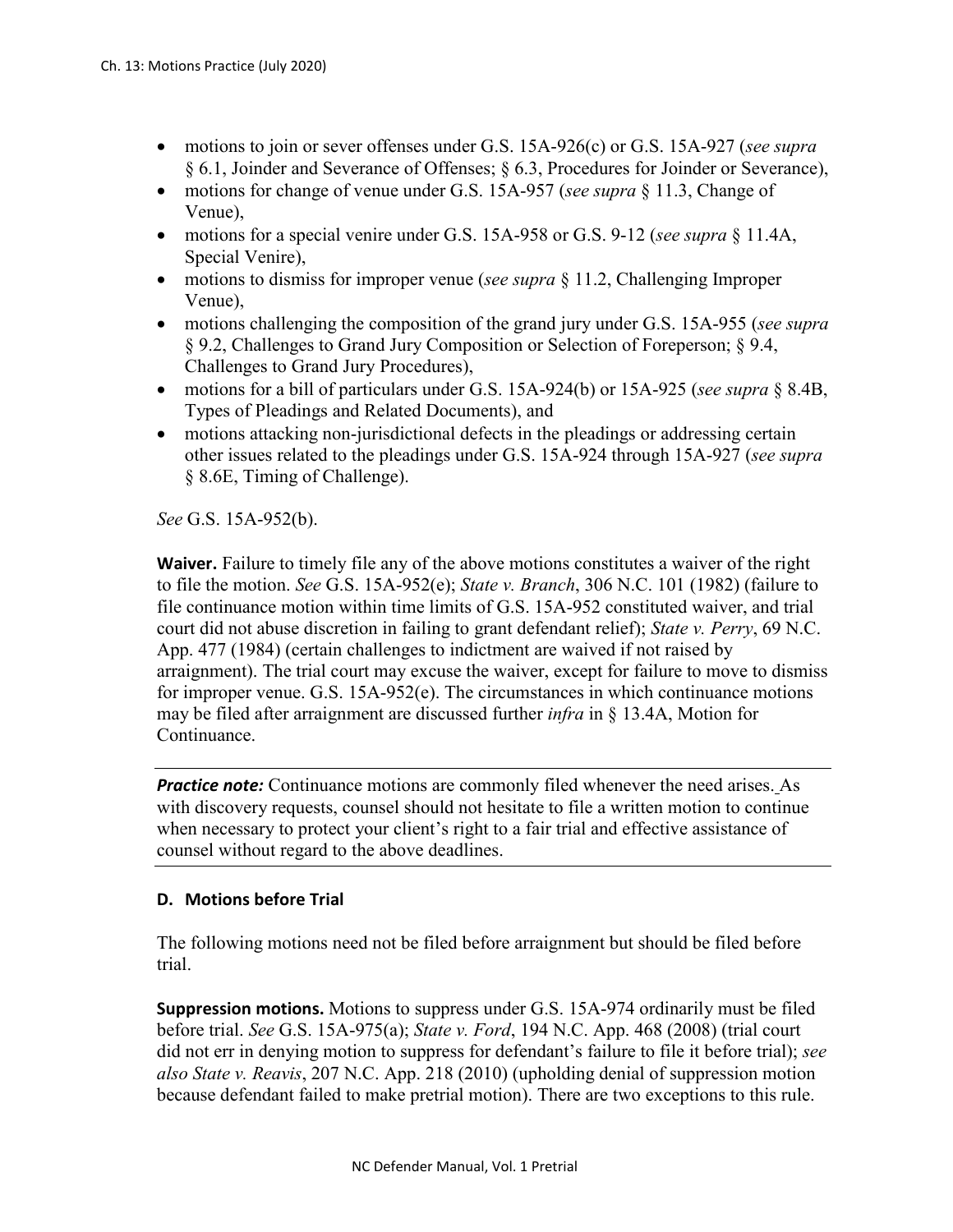The defendant may file a suppression motion during trial if: (i) the defendant did not have a "reasonable opportunity to make the motion before trial"; or (ii) the evidence consists of statements by the defendant, items obtained during a warrantless search, or items obtained during the execution of a search warrant when the defendant was not present *and* the State failed to notify the defendant at least 20 working days before trial of its intent to introduce such evidence. *See* G.S. 15A-975(a), (b); *State v. Fisher*, 321 N.C. 19 (1987) (defendant could raise suppression issue at trial when he was unaware that State intended to introduce certain evidence against him); *State v. Gerald,* 227 N.C. App. 127 (2013) (counsel was ineffective by failing move to make a timely motion to suppress evidence obtained by a "patently unconstitutional seizure"); *State v. Jones*, 157 N.C. App. 110 (2003) (defendant's statement that he thought State's evidence would be stronger did not excuse failure to make suppression motion before trial); *State v. Howie*, 153 N.C. App. 801 (2002) (motion to suppress was exclusive method of challenging evidence regarding contents of defendant's hotel room on ground that search was illegal, and defendant's general objections during trial did not suffice), *habeas corpus granted sub nom.*, *Howie v. Crow*, 2006 WL 3257047 (W.D.N.C. 2006) (finding that defense counsel was ineffective for failing to move to suppress before trial). Where the State notifies the defendant 20 or more working days before trial of its intent to introduce the types of evidence described in G.S. 15A-975(b), the defendant must make the motion within 10 business days of receiving the notice. G.S. 15A-976(b). For a further discussion of deadlines for making a motion to suppress, see *infra* § 14.6A, Timing of Motion (2d ed. 2013).

**Motions to recuse trial judge.** Motions to recuse must be made at least five days before trial, absent a showing of good cause for delay. *See* G.S. 15A-1223(d); *State v. Pakulski*, 106 N.C. App. 444 (1992) (noting that defendant should file motion as early as possible and may not wait until after trial); *see also infra* § 13.4C, Motion to Recuse Trial Judge.

**Notice of defenses, expert testimony, and witnesses.** If the State has voluntarily provided or has been ordered to provide discovery in response to the defendant's discovery request, the defendant has a reciprocal obligation on request of the State to give notice of intent to rely on the defenses set out in G.S. 15A-905(c)—that is, alibi, duress, entrapment, insanity, mental infirmity, diminished capacity, self-defense, accident, automatism, involuntary intoxication, and voluntary intoxication. The defendant must give this notice within 20 working days after the case is set for trial or at a later time set by the court. G.S. 15A-905(c) (also requiring information as to the nature and extent of the defense for certain of the listed defenses); *State v. Pender*, 218 N.C. App. 233 (2012) (trial court did not err in denying defendant's request for a jury instruction on voluntary manslaughter based on imperfect self-defense where defendant failed, following request, to provide State with notice of intent to assert self-defense at trial; court also finds that evidence was insufficient to require the instruction). If the defendant intends to rely on the defense of insanity, the defendant must give notice of the defense as provided in G.S. 15A-905(c) or, if the case is not subject to that statute (for example, the defendant has not requested any discovery and has not triggered the State's reciprocal discovery rights), the defendant must give notice of the defense within a reasonable time before trial. G.S. 15A-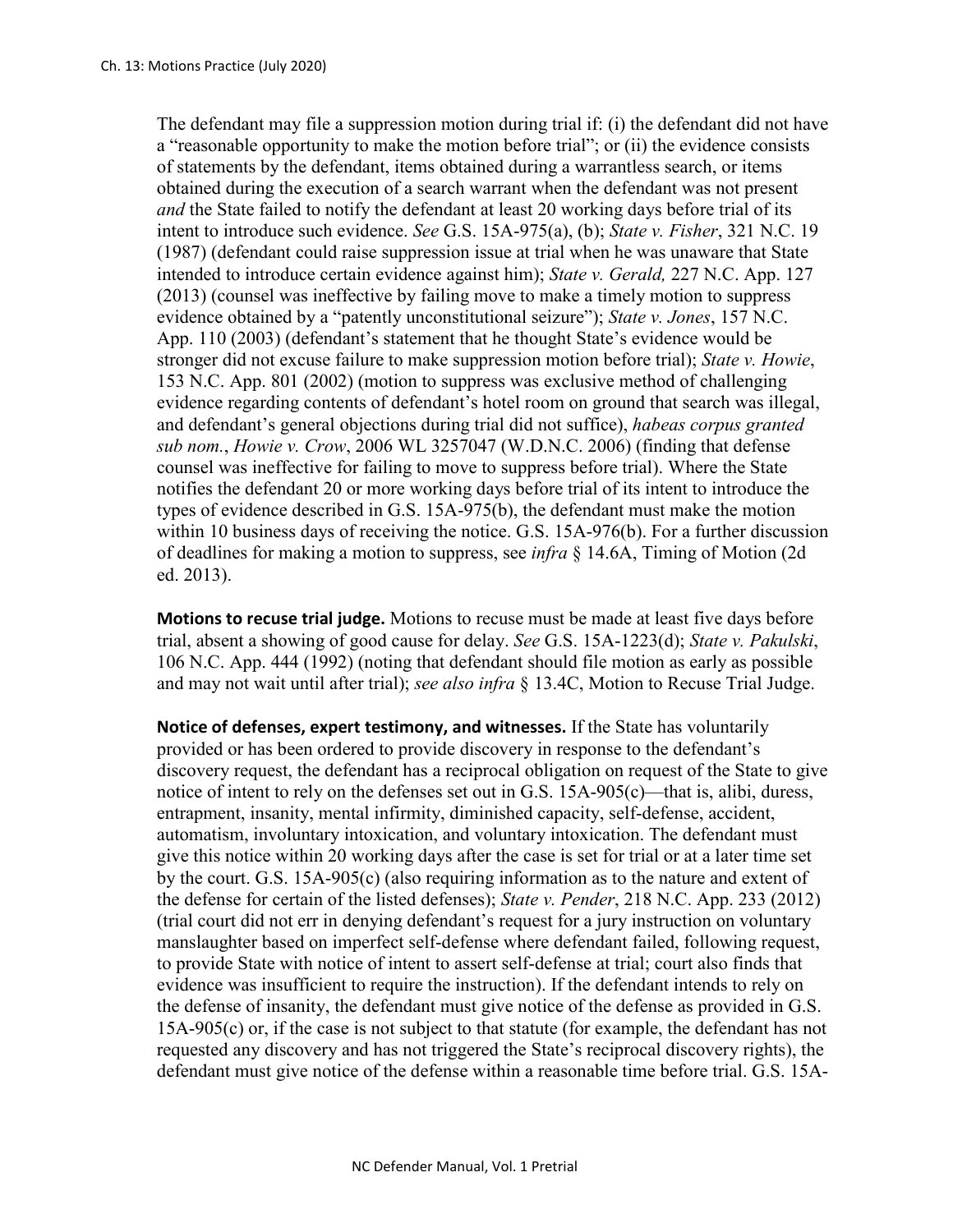959(a); *see also State v. Beach*, 333 N.C. 733 (1993) (noting requirement of filing pretrial notice of insanity defense).

If the defendant is obligated to provide discovery to the State, the defendant also must give the State notice of expert witnesses and related information within a reasonable time before trial and a list of other witnesses at the beginning of jury selection. G.S. 15A- $905(c)(2)$ , (c)(3). If the defendant intends to rely on the defense of alibi, the court may order the defendant to disclose the identity of any alibi witnesses no later than two weeks before trial and may order the State to disclose any rebuttal witnesses no later than one week before trial. G.S.  $15A-905(c)(1)a$ . (also allowing the court to specify different time periods with parties' agreement). In cases in which the State is not entitled to discovery under the discovery statutes, the defendant still must give notice of intent to rely on expert testimony relating to a mental disease, defect, or other condition pertaining to the defendant's mental state within a reasonable time before trial. *See* G.S. 15A-959(b).

The discovery statutes do not set a specific deadline for the defendant to produce the other discovery identified in the statutes (namely, certain documents and tangible objects and reports of examinations and tests). *See* G.S. 15A-905(a), (b). Presumably, the defendant must provide the discovery within a reasonable time or at such time as ordered by the court.

For a further discussion of the defendant's obligation to provide discovery to the State, see *supra* § 4.8, Prosecution's Discovery Rights (2d ed. 2013).

**Notice of intent to rely on residual hearsay.** The proponent of residual hearsay must give written notice of his or her intent to rely on such hearsay, including the name and address of the declarant. *See* N.C. R. EVID. 804(b)(5). The rule does not explicitly require that notice be given before trial; however, the notice must be sufficient to permit the opponent of the hearsay to prepare to meet the statement. *See State v. Ali*, 329 N.C. 394 (1991) (eleven days before trial sufficient notice under circumstances); *State v. Triplett*, 316 N.C. 1 (1986) (oral notice three weeks before trial followed by written notice on first day of trial deemed sufficient).

**Notice of objection to admission of forensic lab reports and demand for testing analyst to appear and testify.** The State is barred by the Confrontation Clause of the United States Constitution from introducing hearsay that is testimonial in nature except in certain circumstances. *See Crawford v. Washington*, 541 U.S. 36 (2004) (testimonial statements of a witness who is not subject to cross-examination at trial are barred unless the witness is unavailable and defendant had a prior opportunity to cross-examine the witness or an exception applies); *see also Davis v. Washington*, 547 U.S. 813 (2006) (statements made in response to police interrogation where primary purpose is to assist police in addressing an ongoing emergency are nontestimonial); *Michigan v. Bryant*, 562 U.S. 344 (2011) (analyzing the "primary purpose of an interrogation" and existence of an "ongoing emergency" requirements of *Davis*).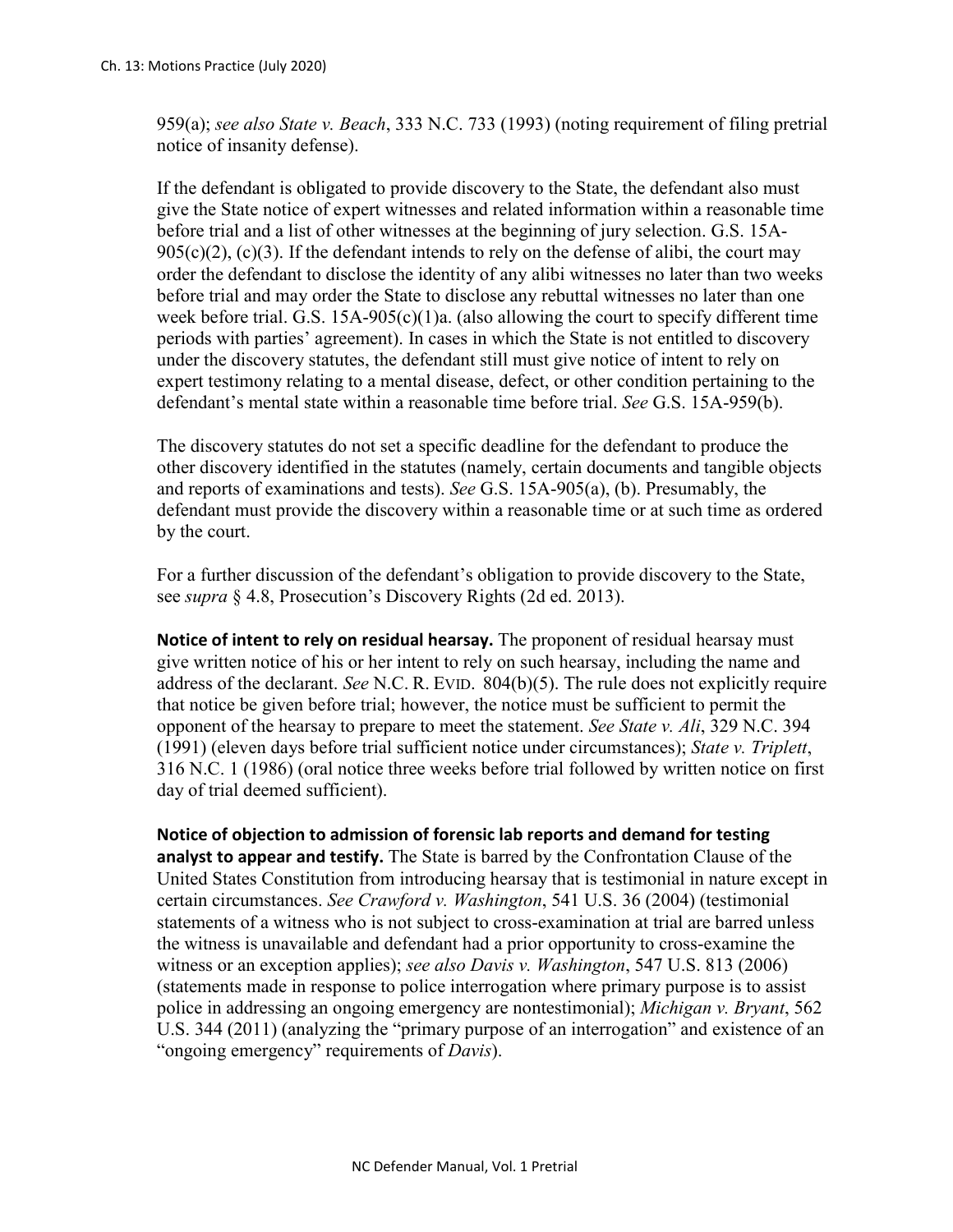In *Melendez-Diaz v. Massachusetts*, 557 U.S. 305 (2009), the U.S. Supreme Court held that forensic lab reports—such as those identifying a substance as a controlled substance—are testimonial under the *Crawford* Confrontation Clause rule. Thus, the prosecution may not introduce such a report to prove the truth of its contents and must prove the analysis through a live witness, unless the defendant has waived the right of confrontation.

The U.S. Supreme Court has held further that the defendant has a right to confront the analyst who performed the testing and certification; substitute analyst testimony—that is, testimony by an analyst who did not personally perform or observe the testing—has been found to violate *Crawford. Bullcoming v. New Mexico*, 564 U.S. 647 (2011); *see also State v. Locklear*, 363 N.C. 438 (2009) (trial court erred in admitting analyses performed by a forensic pathologist and forensic dentist, who did not testify at trial, through the testimony of a different forensic pathologist who had not performed the analyses). Some post-*Crawford* North Carolina cases have found that substitute analyst testimony did not violate the Confrontation Clause on the rationale that the reports were not admitted for their truth but were instead admitted as the basis of the testifying expert's opinion. *See State v. Mobley*, 200 N.C. App. 570 (2009) (no *Crawford* violation occurred when a substitute analyst testified to her own expert opinion, formed after reviewing data and reports prepared by nontestifying expert); *State v. Hough*, 202 N.C. App. 674 (2010) (no *Crawford* violation where reports by nontestifying analyst as to composition and weight of controlled substances were admitted as basis of testifying expert's opinion and testifying expert performed peer review of reports), *aff'd by an equally divided court*, 367 N.C. 79 (2013) (per curiam). These holdings have been called into doubt by *Williams v. Illinois*, 567 U.S. 50 (2012), in which five United States Supreme Court justices rejected the "basis of opinion" rationale. *See* Jessica Smith, *[Confrontation Clause Update:](https://www.sog.unc.edu/sites/www.sog.unc.edu/files/reports/aojb1203.pdf)  [Williams v. Illinois and What It Means for Forensic Reports](https://www.sog.unc.edu/sites/www.sog.unc.edu/files/reports/aojb1203.pdf)*, ADMINISTRATION OF JUSTICE BULLETIN No. 2012/03 (UNC School of Government, Sept. 2012).

Following *Williams*, the North Carolina Supreme Court held that substitute analyst testimony does not violate the Confrontation Clause where the testifying analyst provides an independent opinion based on otherwise inadmissible facts or data of a type reasonably relied on by experts in the field. *State v. Ortiz-Zape*, 367 N.C. 1 (2013) (reversing Court of Appeals and finding no Confrontation Clause violation where crime lab analyst testified to her opinion that substance at issue was cocaine based on tests done by another analyst in laboratory); *see also State v. Brewington*, 367 N.C. 29 (2013) (following *Ortiz-Zape* and finding no error where testifying expert gave independent opinion that substance was cocaine); *State v. Hurt*, 367 N.C. 80 (2013) (reversing Court of Appeals per curiam for reasons stated in *Ortiz-Zape* in case involving DNA analysis and finding no violation). *Cf. State v. Craven,*367 N.C. 51 (2013) (distinguishing *Ortiz-Zape* and holding State's expert did not testify to an independent opinion but rather offered impermissible surrogate testimony repeating testimonial out-of-court statements of non-testifying analysts). The U.S. Supreme Court has not yet weighed in on these holdings.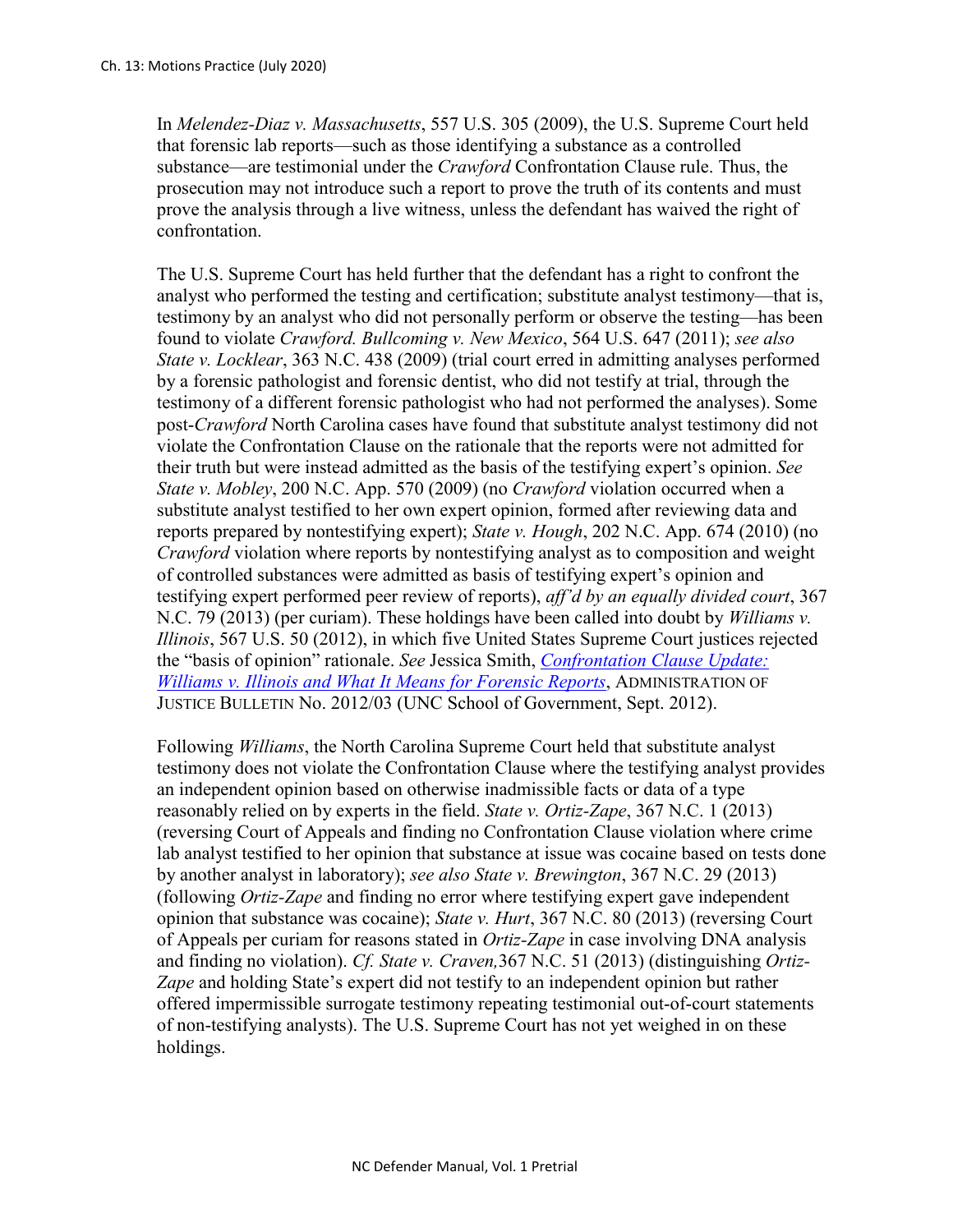*Melendez-Diaz* upheld the constitutionality of simple "notice and demand" statutes. Under these statutes, the State gives notice to the defendant of its intent to use an analyst's report as evidence at trial, after which the defendant has a certain amount of time to object in writing to the admission of the evidence without the testimony of the analyst. Following *Melendez-Diaz*, in 2009, the N.C. General Assembly amended several notice and demand statutes and created additional ones as a mechanism for the State to obtain a waiver of the defendant's right to confront the analyst for certain types of evidence, such as forensic lab reports and chemical analyses. If the defendant fails to file a timely "objection and demand," the defendant waives the right to confront and the report may be admitted without the testimony of the analyst. *See State v. Jones*, 221 N.C. App. 236 (2012) (SBI report was properly admitted without analyst being present where State gave notice under G.S. 90-95(g) and defendant filed no objection); *State v. Steele*, 201 N.C. App. 689 (2010) (interpreting version of notice and demand provisions in G.S.  $90-95(g)$  in effect before 2009 amendments and holding that defendant waived right to confront lab analyst where State gave timely notice of intent to introduce lab report identifying substance as cocaine and defendant failed to object). In *Steele*, the defendant argued that counsel was ineffective in failing to object to the admissibility of the lab report; however, the court found that the failure was not prejudicial in light of other evidence of the defendant's guilt, such as his own admission. On other facts, a failure to object and demand the analyst within the prescribed time frame could constitute ineffective assistance of counsel.

*Practice note:* In a drug prosecution, G.S. 90-95(g) governs notice and demand provisions, while G.S. 20-139.1(c1) governs notice and demand in an impaired driving prosecution. There are important differences between the two statutes.  $G.S. 90-95(g)$ provides that if the State serves notice of its intent to admit a lab report without the presence of the analyst at trial at least fifteen days before trial, the defendant must file a written demand for the analyst's presence at trial no later than five days before trial. G.S. 20-139.1(c1) was amended in 2016 to provide that if the State serves the defendant notice at least fifteen days after receiving the analyst report, the defendant must file an objection no later than five days before trial. *See* S.L. 2016-10, sec.1. Here, "trial" is defined as the next court setting following receipt of the State's notice. G.S. 20-139.1(c1) further provides that the defendant's failure to object is binding on all future court dates. Thus, the timeline to file an objection in an impaired driving case is five days before the next court date following receipt of the State's notice, regardless of when the matter is tried. *See also* Shea Denning, *[Amendments to Notice and Demand in DWI Cases](https://nccriminallaw.sog.unc.edu/amendments-notice-demand-provisions-dwi-cases/)*, N.C. CRIM. L., UNC SCH. OF GOV'T. BLOG (June 22, 2016).

It is the State's burden to prove proper notice was given to the defendant and there is a presumption against waiver of constitutional rights. *State v. Whittington*, 221 N.C. App. 403 (2012); *rev'd on other grounds*, 367 N.C. 186 (2014). Closely examine the timing, form, and substance of any notice by the State. Where the notice fails to comply with statutory requirements, the defendant may be entitled to insist on the personal attendance of the analyst even where no objection was filed or, alternatively, to prohibit admission of the analyst's report.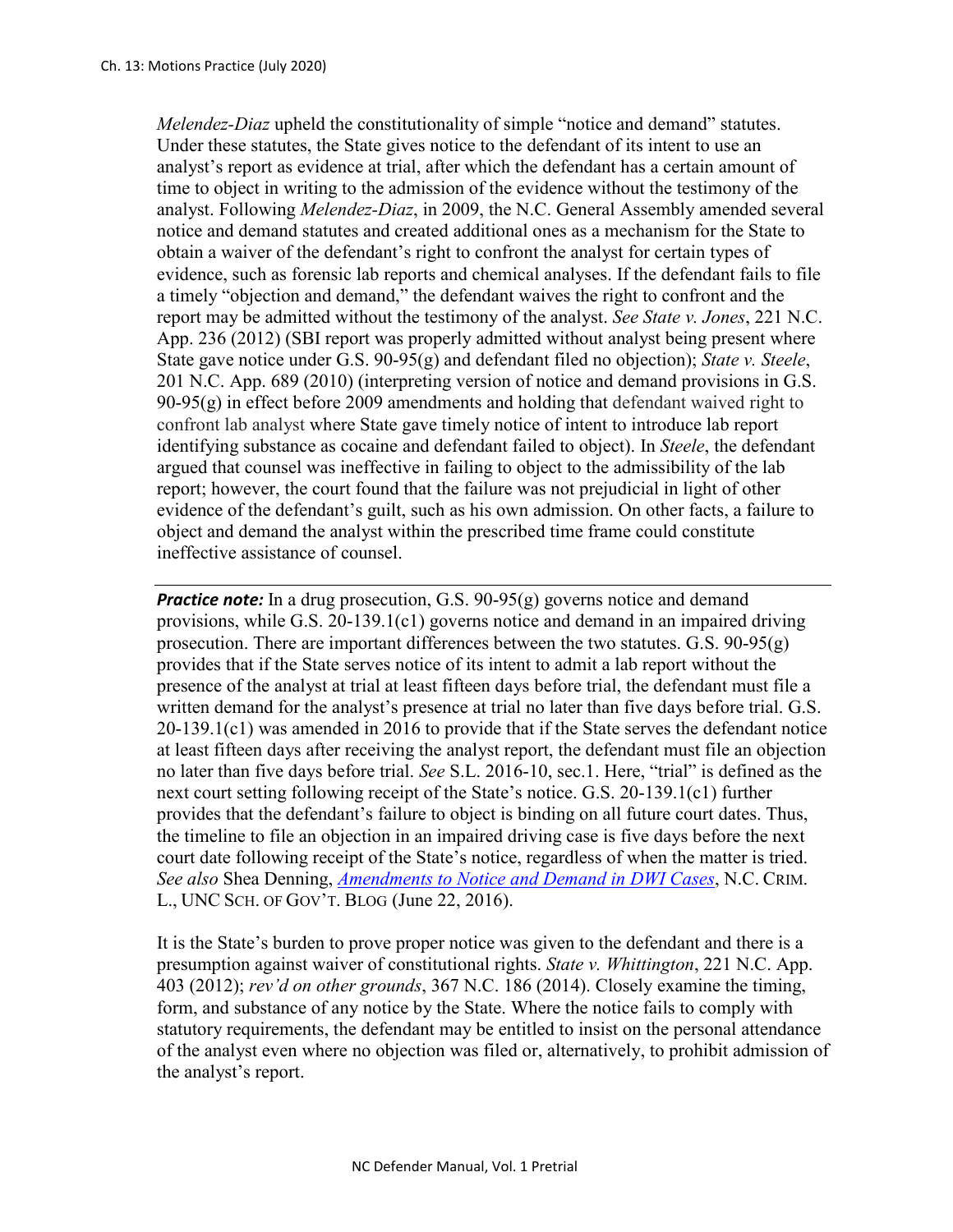If the defendant was served notice before obtaining representation and failed to file an objection in time (or where the defendant was formerly represented by counsel who was served notice and failed to file a timely demand), consider filing a demand and arguing against waiver of the defendant's Confrontation Clause rights as a matter of due process and fundamental fairness.

Various statutes govern the admissibility of a laboratory report, affidavit, or statement to provide that they "shall" (prior law used "may") be admissible without the necessity of testimony if the defendant or attorney fails to file a written objection. These statutes are: G.S. 8-58.20(f) (forensic evidence); G.S. 8-58.20(g) (chain of custody); G.S. 20- 139.1(c1) (chemical analysis of blood or urine); G.S. 20-139.1(c3) (chain of custody); G.S. 20-139.1(e1) (chemical analyst's affidavit in district court); G.S. 90-95(g) (chemical analysis for controlled substance); and G.S. 90-95(g1) (chain of custody).

Various statutes also authorize court costs for expert witnesses providing testimony about chemical or forensic analyses at trial. G.S. 7A-304(a)(11) (expert witness employed by State Crime Laboratory) and G.S. 7A-304(a)(12) (expert witness employed by crime laboratory operated by local government or governments) require a district or superior court judge, on conviction, to order the defendant to pay \$600 to be remitted to the Department of Justice or local government unit in a case in which the expert witness testified about a completed chemical analysis under G.S. 20-139.1 or a forensic analysis under G.S. 8-58.20. This fee is in addition to any costs assessed under G.S. 7A-304(a)(7), (8), (9a) or (9b). Defenders may want to challenge the fee on the ground that it chills the right to confront and may want to review any legislative history for this provision.

For a further discussion of these statutes and this developing area of law, see Jessica Smith, *[Understanding the New Confrontation Clause Analysis: Crawford, Davis, and Melendez-](https://www.sog.unc.edu/sites/www.sog.unc.edu/files/reports/aojb1002.pdf)[Diaz](https://www.sog.unc.edu/sites/www.sog.unc.edu/files/reports/aojb1002.pdf)*, ADMINISTRATION OF JUSTICE BULLETIN No. 2010/02 (UNC School of Government, Apr. 2010). Table 1 on page 23 of the bulletin sets out North Carolina's notice and demand statutes and the time requirements for the prosecution's notice and the defendant's objection/demand (although the chart does not account for the 2016 changes to notice and demand in DWI cases discussed above). For a discussion of the applicability of the Confrontation Clause to pretrial hearings, see *infra* § 13.2F, Conduct of Evidentiary Hearing.

**Demand for speedy trial.** Although a motion alleging that the defendant has been denied his or her constitutional right to a speedy trial may be made at any time, one of the factors the court will consider in assessing whether there has been a constitutional violation is whether the defendant has previously demanded a speedy trial. For further discussion, see *supra* § 7.3, Post-Accusation Delay.

**Motion to sever co-defendant's trial.** There is no statutory requirement that a motion to sever a co-defendant's trial be made before trial. However, a pretrial motion is much more likely to be granted since granting a motion to sever during trial creates a mistrial. *See* G.S. 15A-927(a); *see also supra* § 6.2 Joinder and Severance of Defendants, and § 6.3, Procedures for Joinder or Severance.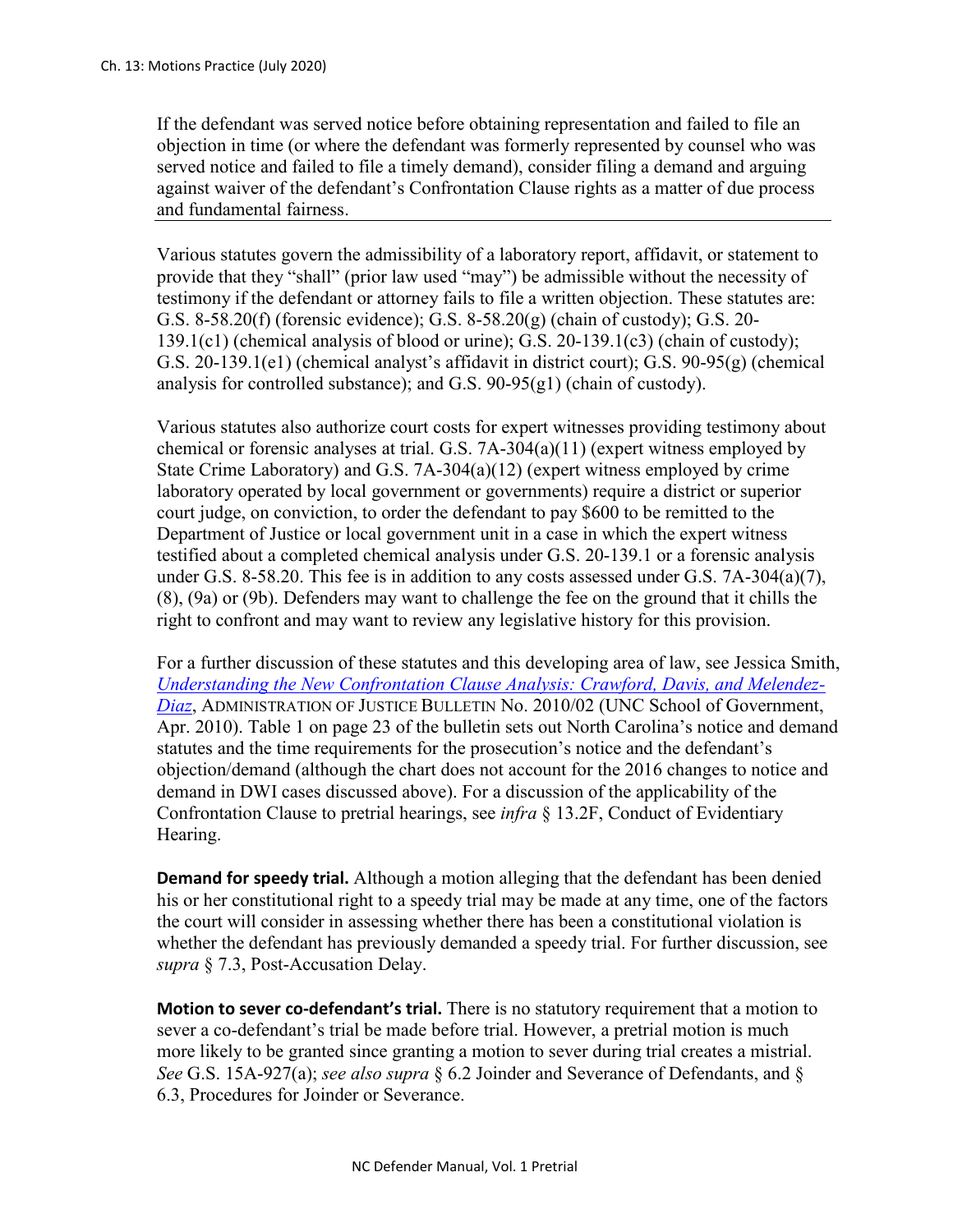**Motion for use of prior convictions more than 10 years old.** Rule 609 of the North Carolina Rules of Evidence provides that convictions more than 10 years old are not admissible unless the proponent of the evidence gives written advance notice of intent to use the older convictions and the court determines that the older convictions are more probative than prejudicial. The rule does not specify a timeline by which such notice must be given; instead, the statute requires that the proponent of the evidence give the opposing party sufficient written notice that allows the opposing party a "fair opportunity to contest" the evidence. Filing the motion at a reasonable time before trial would likely meet this deadline.

**Motion for Evidence Rule 412 hearing.** Rule 412 of the North Carolina Rules of Evidence requires a motion and hearing outside the presence of the jury before a witness may be questioned on prior sexual behavior in order for the court to determine the relevance of the evidence. The request for hearing may be made before or during trial, but the better practice is to file the motion pretrial.

**Other pretrial motions.** As a practical matter, the following motions must be made and ruled on before trial, or they will be wholly or partially moot:

- motions for full recordation.
- motions to record the race of prospective jurors,
- motions for partial or full individual voir dire, and
- motions to sequester witnesses.

### **E. Motions not Subject to Time Limits**

**Certain Motions to Dismiss.** Motions to dismiss the charges based on the grounds listed below may be made either before or during trial (*see* G.S. 15A-952(d); G.S. 15A-954):

- the statute alleged to have been violated is unconstitutional on its face or as applied to the defendant,
- the statute of limitations has run,
- the defendant has been denied the constitutional right to a speedy trial (*but cf.*  "Demand for speedy trial" in subsection D., above),
- the defendant's constitutional rights have been flagrantly violated, resulting in irreparable prejudice that requires dismissal,
- there has been a violation of double jeopardy (*see infra* § 13.4B, Motion to Dismiss on Double Jeopardy Grounds),
- the defendant has been charged with the same offense in another North Carolina court that has jurisdiction and those charges are still pending and valid,
- an issue of law or fact essential to prosecution has been adjudicated in favor of the defendant in a prior action between the parties (res judicata),
- the court lacks jurisdiction over the charged offense,
- the defendant has been granted immunity from prosecution, and
- the pleadings fail to charge an offense as provided in G.S. 15A-924(e).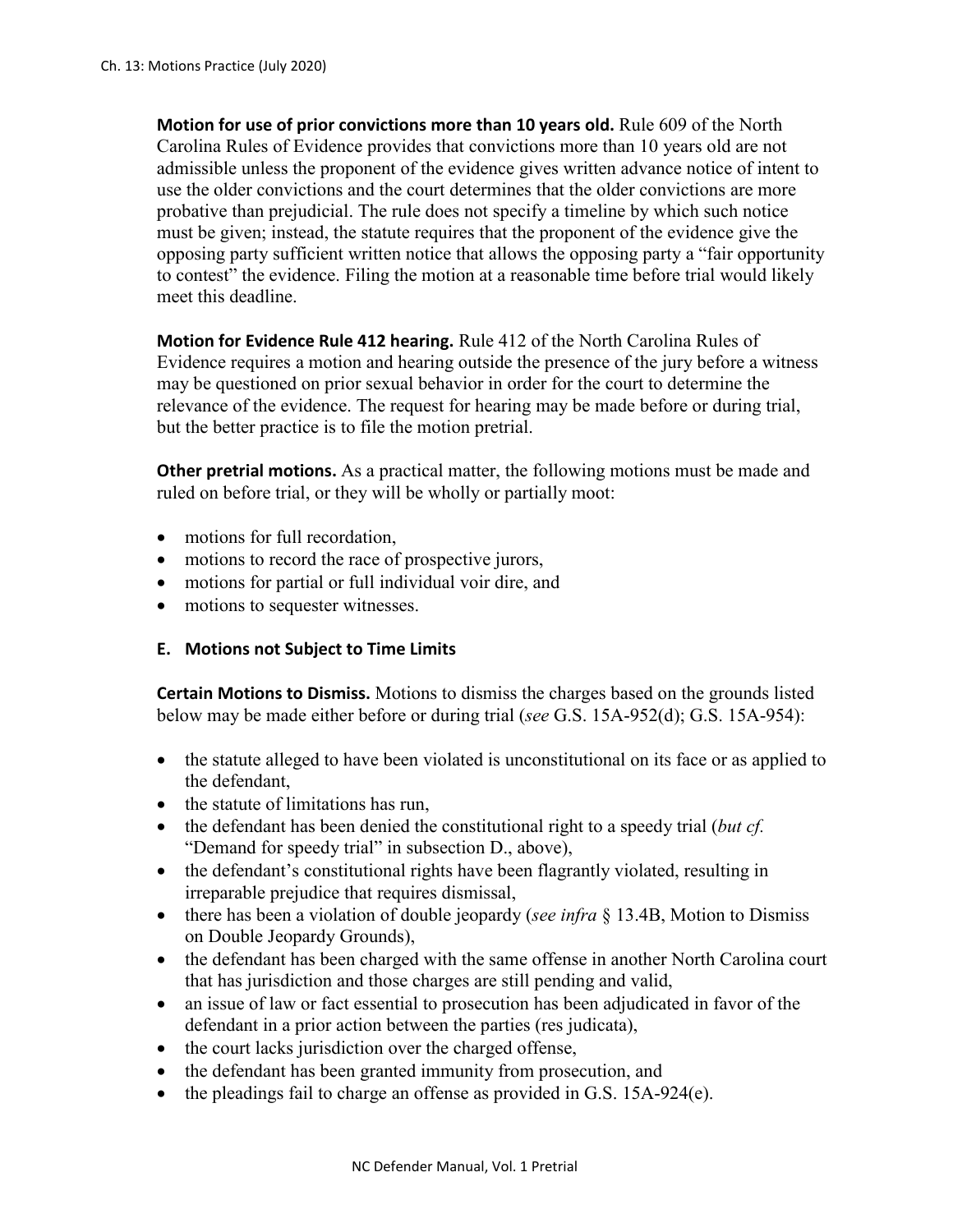The advantage of waiting until the trial has begun to raise the above motions is that jeopardy will have attached and the State may not be able to retry the defendant. Note, however, that with respect to most of the above grounds for dismissal, a pretrial ruling in the defendant's favor will require dismissal with prejudice so there may be no tactical reason to delay in filing the motion.

**Motion questioning capacity to proceed.** A motion questioning the defendant's capacity may be raised at any time, before or during trial, by the defense, court, or prosecutor. *See* G.S. 15A-1002(a). The issue of the defendant's capacity depends on the mental state of the defendant at the time of the proceedings. If you believe your client is incapable of standing trial, he or she should be evaluated close enough to the time of trial that the evaluation is considered relevant and reliable. *See State v. Silvers*, 323 N.C. 646 (1989); *see also supra* § 2.1D, Time of Determination. A court may be less receptive, however, if the request appears to be made at the last minute. *See State v. Washington*, 283 N.C. 175 (1973) (characterizing as "belated" a motion for initial examination two weeks before trial); *State v. Wolfe*, 157 N.C. App. 22 (2003) (no error in denying defendant's motion to continue to determine defendant's capacity to proceed where defense counsel raised the issue during jury selection and trial court had already ruled on the question of capacity following an evaluation).

**Waiver.** Some of the above motions may be made even after trial, such as motions alleging that the court lacks jurisdiction. *See State v. Wallace*, 351 N.C. 481, 503–04 (2000) (jurisdictional challenge to indictment may be raised at any time, including for first time on appeal). Most of the other motions must be made before or at trial, or they are waived. *See, e.g.*, *State v. Grooms*, 353 N.C. 50 (2000) (defendant waived appellate review of speedy trial claim where defense counsel never asserted right during or before trial); *State v. White*, 134 N.C. App. 338 (1999) (defendant's failure to raise double jeopardy claim at trial precluded relying on issue on appeal), *habeas corpus granted sub nom.*, *White v. Hall*, 2010 WL 2572654 (E.D.N.C. 2010).

## **F. Motions in Limine**

A motion in limine is a written motion, usually made on the eve of a jury trial, requesting that "certain inadmissible evidence not be referred to or offered at trial." *See* BLACK'S LAW DICTIONARY 1218–19 (11th ed. 2019). The purpose of such motions is to prevent the jury from learning about potentially prejudicial evidence, obviating the need for a jury instruction to disregard improperly admitted evidence. *See State v. Fearing*, 315 N.C. 167 (1985) (noting that motions in limine typically are employed to prevent the admission at trial of evidence that is irrelevant, inadmissible, or prejudicial); *State v. Tate*, 300 N.C. 180 (1980) (explaining motions in limine). Examples might include motions:

- to exclude 404(b) or other bad character evidence;
- to exclude inflammatory photographs or exhibits;
- challenging the admissibility of hearsay under the N.C. Rules of Evidence and, where applicable, under the Confrontation Clause to the U.S. Constitution and *Crawford v. Washington*, 541 U.S. 36 (2004);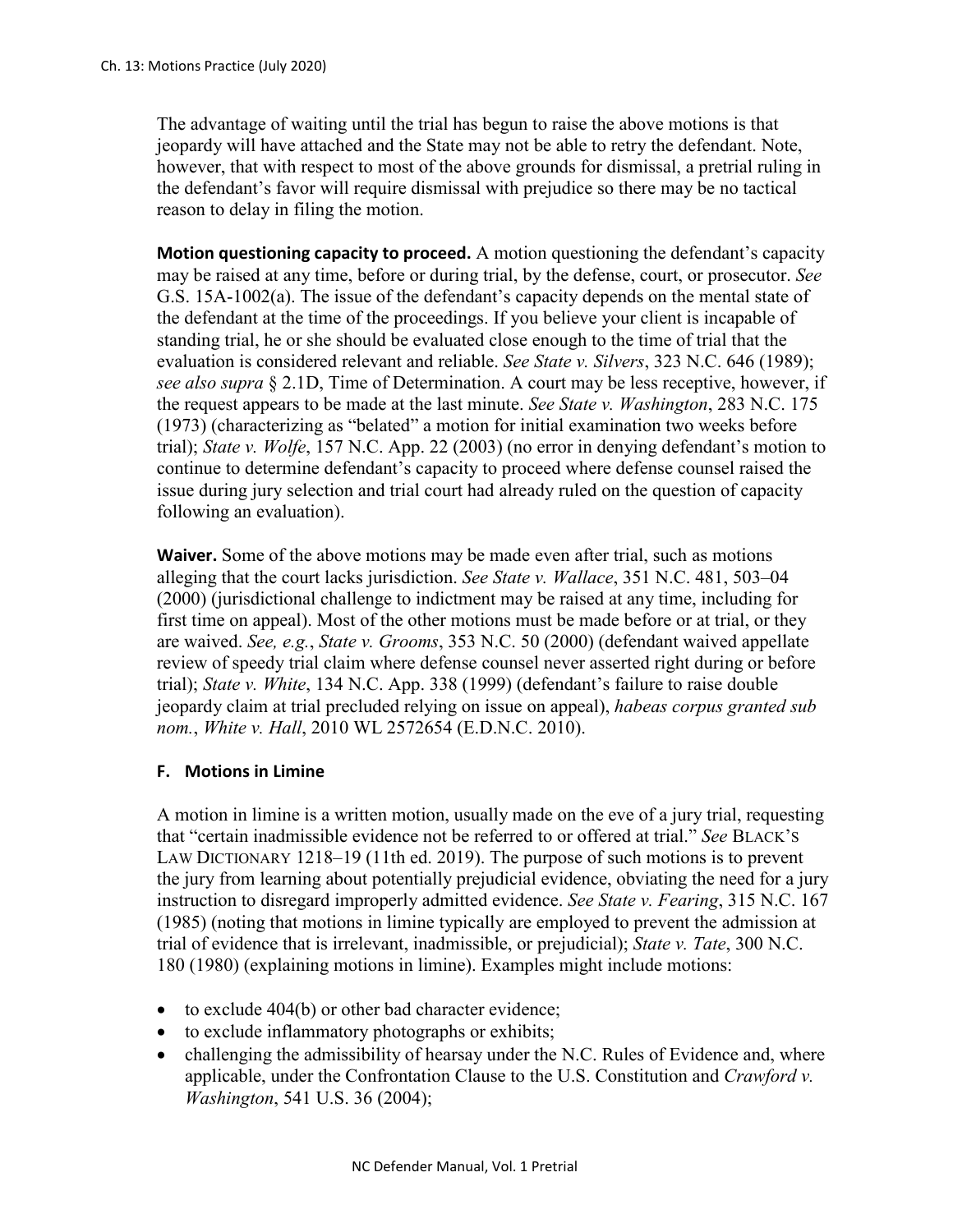- challenging a witness's competence to testify;
- to prohibit reference to a defendant's silence:
- to exclude evidence not disclosed in accordance with discovery requirements (as provided by G.S.  $15A-910(a)$ ;
- to exclude unreliable tests or demonstrations, or testimony pertaining to such tests or demonstrations; and
- to exclude or redact irrelevant, prejudicial, or otherwise inadmissible evidence.

While there is a tactical advantage in raising motions in limine before the trial begins to prevent the jury from learning of the existence of unfavorable evidence, if a motion is ruled on before jeopardy attaches, the State may be able to obtain alternative evidence before the trial gets underway and may have the right to appeal the adverse ruling. *See Tate*, 300 N.C. 180 (where defendant's pretrial motion to suppress results of scientific test was granted before trial, State had right to appeal).

A motion to suppress is a specific type of motion in limine. *Id*. at 182. As with other motions in limine, if a pretrial motion to suppress is denied, defense counsel must renew the objection to introduction of the evidence at trial; otherwise, the objection is waived. *See infra* § 13.2H, Renewing Pretrial Motions. Unlike other motions in limine, however, a motion to suppress ordinarily must be made before trial or it is waived. *See supra* § 13.1D, Motions before Trial.

*Practice note:* There is no requirement that a motion in limine be written (other than suppression motions, which normally must be written and filed pretrial). Counsel should consider the strategic implication of filing a written motion before trial versus making an oral motion at the beginning of trial. The State will often make oral motions in limine at the start of trial, and counsel should anticipate any potential grounds for such motions by the State.

#### **G. Unavailability of Pretrial Motion to Dismiss for Insufficient Evidence**

Under North Carolina law, motions to dismiss based on insufficient evidence cannot be made pretrial because only those defenses, objections, or requests that are capable of being determined without the trial of the general issue may be resolved by pretrial motion. *See State v. Fowler*, 197 N.C. App. 1, 28 (2009) ("court can *only* consider a motion to dismiss for insufficient evidence *after* the State has had an opportunity to present all of its evidence to the trier of fact *during* trial" (emphasis in original)); *see also State v. Seward*, 362 N.C. 210, 216 (2008) (once the grand jury has determined the sufficiency of evidence to support a charge, a trial judge "may not pass on the sufficiency of that evidence again until after the State has had an opportunity to present its case-inchief"); *State v. Joe*, 213 N.C. App. 148 (2011) (trial court's consideration of defendant's pretrial motion to dismiss for insufficient evidence was invited error by State; State invited consideration and participated in the evidentiary hearing on the motion without any objection), *rev'd*, 365 N.C. 538 (2012) (trial court had no authority on own motion to dismiss charges); *see generally* 2 NORTH CAROLINA DEFENDER MANUAL Ch. 30, Motions to Dismiss Based on Insufficient Evidence (Nov. 2018).